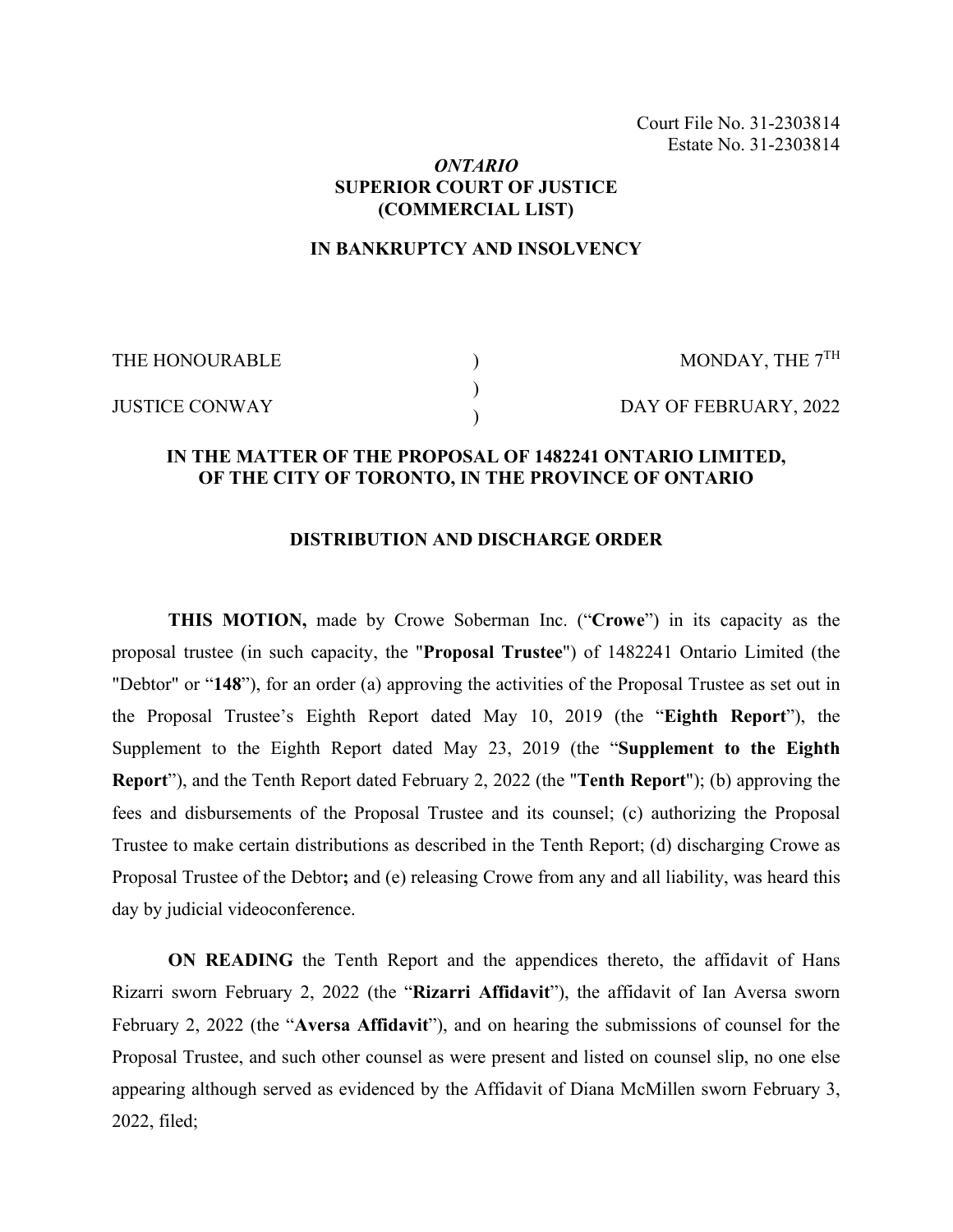### **SERVICE**

1. **THIS COURT ORDERS AND DECLARES** that the time for service of this Motion and the Motion Record herein is abridged such that the Motion is properly returnable today, and hereby dispenses with further service thereof.

# **APPROVAL OF THE REPORTS**

2. **THIS COURT ORDERS** that the Eighth Report and the conduct and activities of the Proposal Trustee described therein be and are hereby approved.

3. **THIS COURT ORDERS** that the Supplement to the Eighth Report and the conduct and activities of the Proposal Trustee described therein be and are hereby approved.

4. **THIS COURT ORDERS** that the Tenth Report and the conduct and activities of the Proposal Trustee described therein be and are hereby approved.

# **APPROVAL OF THE FEES AND DISBURSEMENTS**

5. **THIS COURT ORDERS** that the fees and disbursements of the Proposal Trustee as set out in the Rizarri Affidavit are hereby approved, and the Proposal Trustee is authorized to pay such fees from the proceeds of sale of the lands at the address municipally known as 240 Duncan Mill Road, Toronto, Ontario (the "**Sale Proceeds**").

6. **THIS COURT ORDERS** that the fees and disbursements of the Proposal Trustee's counsel as set out in the Aversa Affidavit are hereby approved, and the Proposal Trustee is authorized to pay such fees from the Sale Proceeds.

7. **THIS COURT ORDERS** that the fee accrual of \$25,000, inclusive of fees and disbursements, representing the Proposal Trustee's and its counsel's fees to the completion of these proceedings, is hereby approved, and the Proposal Trustee is authorized to pay such fee accrual from the Sale Proceeds.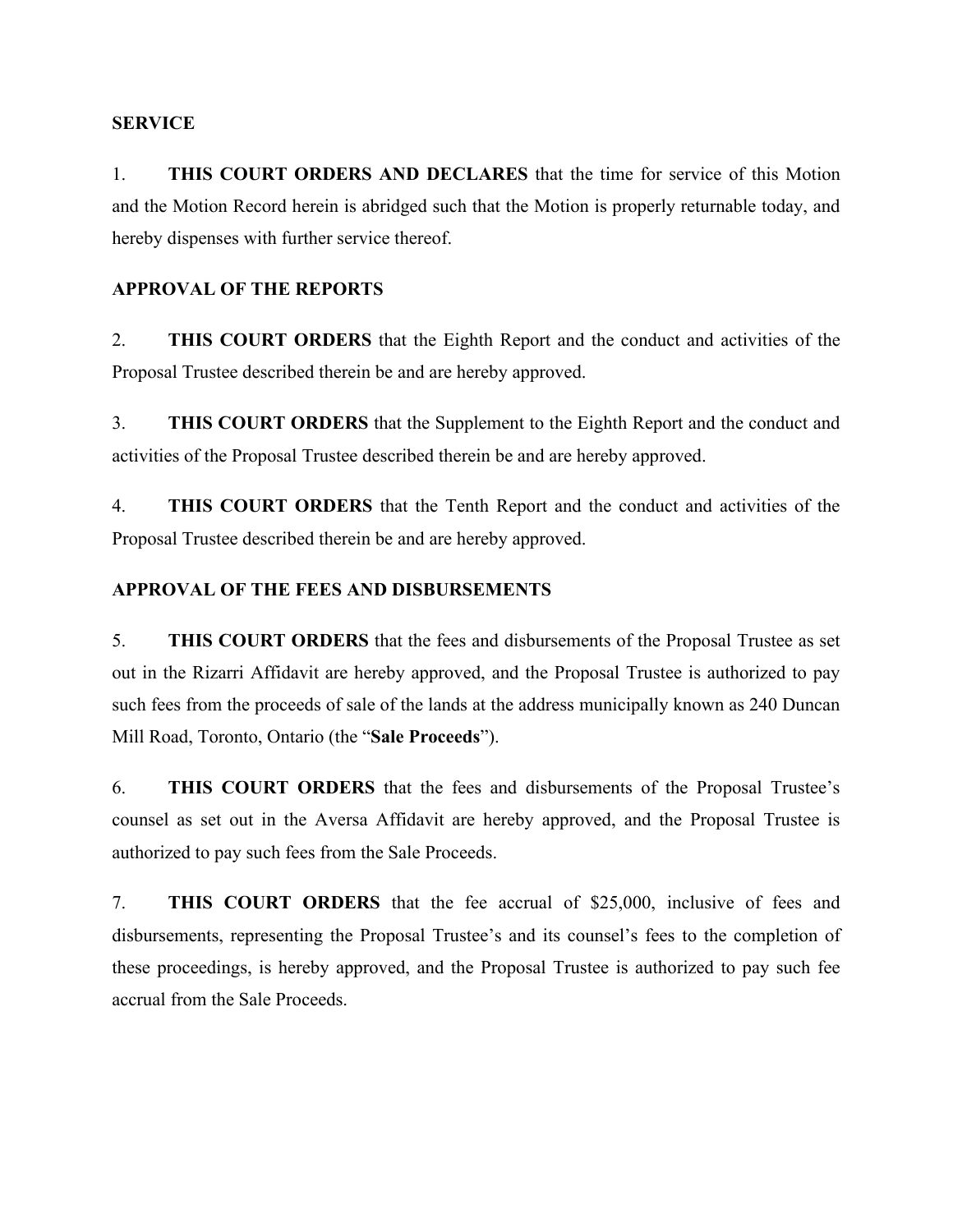### **APPROVAL OF DISTRIBUTIONS**

8. **THIS COURT ORDERS** that the Proposal Trustee is authorized to pay from the Sale Proceeds the following amounts to the Proposal Trustee's creditors, less applicable levy owing to the Superintendent in Bankruptcy:

| Devry Smith Frank LLP                         | \$128,153.49 |
|-----------------------------------------------|--------------|
| GDI Services (Canada) LP                      | \$95,746.42  |
| North York Family Physicians<br>Holdings Inc. | \$46,442.42  |
| <b>Quality Allied Elevator</b>                | \$18,247.23  |
| Rogers Retail Proposals                       | \$871.56     |
| <b>YYZ</b> Plumbing                           | \$17,960.20  |

9. **THIS COURT ORDERS** that the Proposal Trustee is authorized to pay from the Sale Proceeds any amounts owing to the Superintendent in Bankruptcy for levy, on account of distributions to creditors made in this proceeding.

10. **THIS COURT ORDERS** that, after payment of the amounts authorized to be paid pursuant to paragraphs 5, 6, 7, 8 and 9 herein, the Proposal Trustee shall distribute the remaining Sale Proceeds to the Debtor by making such payment to the Debtor's counsel, Manis Law.

# **DISCHARGE AND RELEASE**

11. **THIS COURT ORDERS** that upon payment of the amounts set out in paragraphs 5 through 10 above and the filing of the Discharge Certificate by the Proposal Trustee in the form attached hereto as **Schedule "A"**, Crowe shall be discharged as Proposal Trustee of the Debtor, provided however that notwithstanding its discharge herein (a) Crowe shall remain the Proposal Trustee for the performance of such incidental duties as may be required to complete the administration of its mandate, and (b) the Proposal Trustee shall continue to have the benefit of the provisions of all Orders made in this proceeding, including all approvals, protections and stays of proceedings in favour of Crowe in its capacity as Proposal Trustee.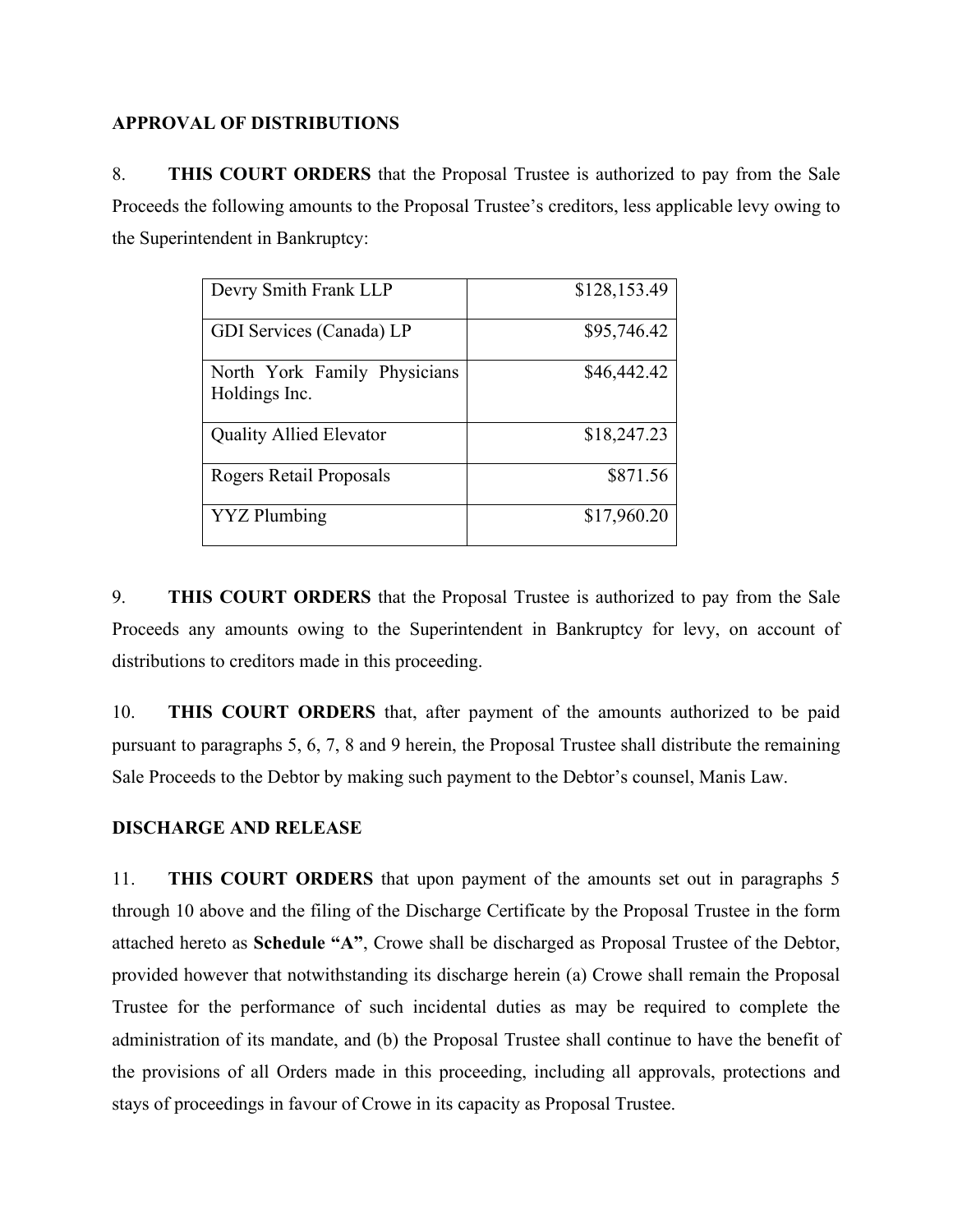12. **THIS COURT ORDERS AND DECLARES** that, upon the Proposal Trustee filing the Discharge Certificate, Crowe is hereby released and discharged from any and all liability that Crowe now has or may hereafter have by reason of, or in any way arising out of, the acts or omissions of Crowe while acting in its capacity as Proposal Trustee herein, save and except for any gross negligence or wilful misconduct on the Proposal Trustee's part. Without limiting the generality of the foregoing, Crowe is hereby forever released and discharged from and all liability relating to matters that were raised, or which could have been raised, in the within proceedings, save and except for any gross negligence or wilful misconduct on the Proposal Trustee's part.

13. **THIS COURT ORDERS** that, notwithstanding Rule 59.05, this Order is effective from the date it is made, and it is enforceable without any need for entry and filing. In accordance with Rules 77.07(6) and 1.04, no formal order need be entered and filed unless an appeal or motion for leave to appeal is brought to an appellate court. Any party may nonetheless submit a formal order for original, signing, entry and filing, as the case may be, when the Court returns to regular operations.

Connet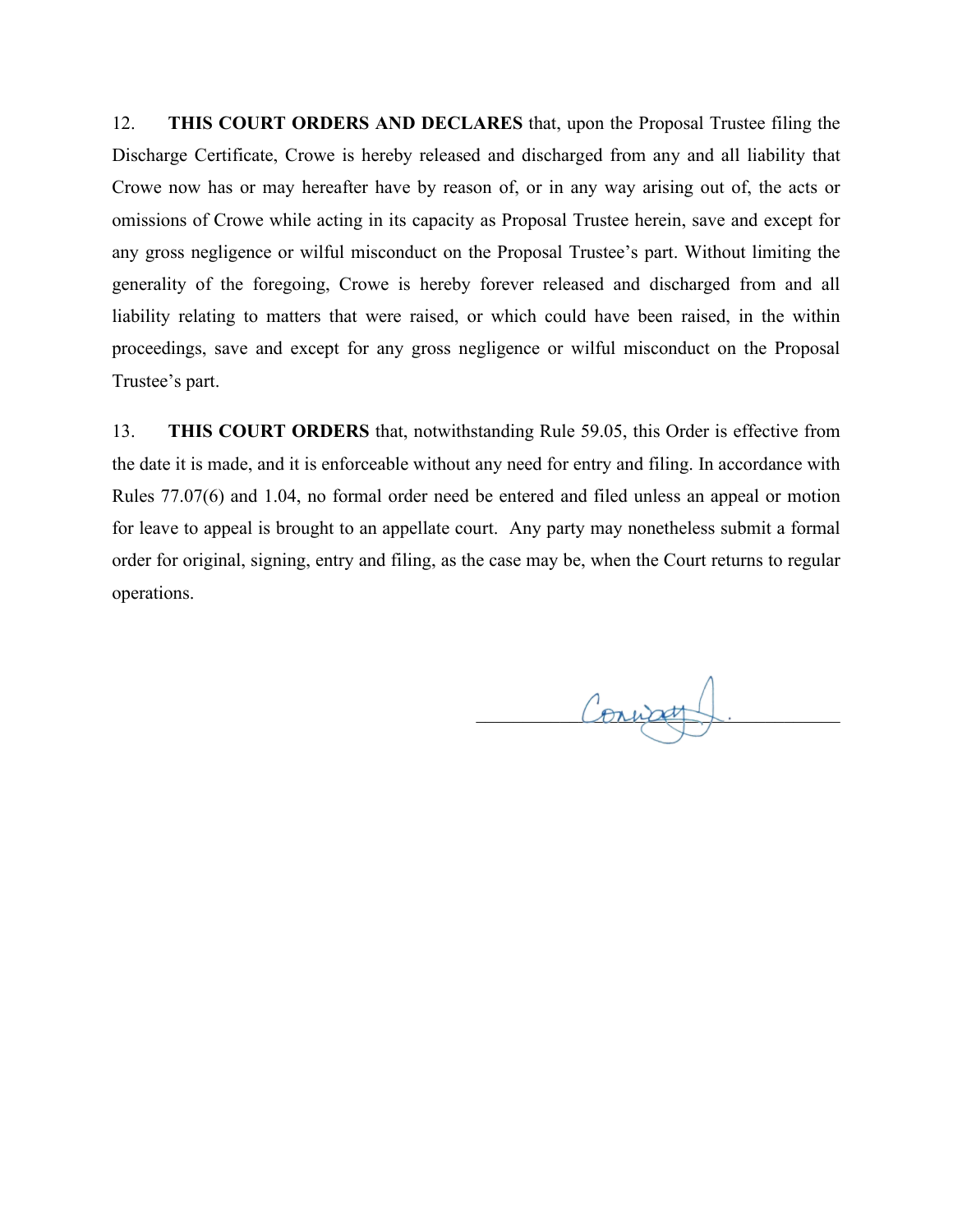#### **SCHEDULE "A"**

Court File No. 31-2303814 Estate No. 31-2303814

### *ONTARIO* **SUPERIOR COURT OF JUSTICE (COMMERCIAL LIST)**

#### **IN BANKRUPTCY AND INSOLVENCY**

### **IN THE MATTER OF THE PROPOSAL OF 1482241 ONTARIO LIMITED, OF THE CITY OF TORONTO, IN THE PROVINCE OF ONTARIO**

#### **PROPOSAL TRUSTEE'S DISCHARGE CERTIFICATE**

#### **RECITALS**

(A) 1482241 Ontario Limited (the "**Debtor**") filed a notice of intention to make a proposal on October 13, 2017, and Crowe Soberman Inc. ("**Crowe**") was appointed as the proposal trustee (in such capacity, the "**Proposal Trustee**").

(B) Pursuant to an Order of the Ontario Superior Court of Justice (Commercial List) (the "**Court**") made February 7, 2022 (the "**Distribution and Discharge Order**"), Crowe was discharged as the Proposal Trustee of the Debtor to be effective upon the filing by the Proposal Trustee with the Court of a certificate confirming that all matters to be attended to in connection with the proposal proceeding of the Debtor have been completed to the satisfaction of the Proposal Trustee, provided, however, that notwithstanding its discharge: (a) the Proposal Trustee will remain the Proposal Trustee for the performance of such incidental duties as may be required to complete the administration of this proposal proceeding; and (b) the Proposal Trustee will continue to have the benefit of the provisions of all Orders made in these proceedings, including all approvals, protections and stays of proceedings in favour of Crowe, in its capacity as the Proposal Trustee.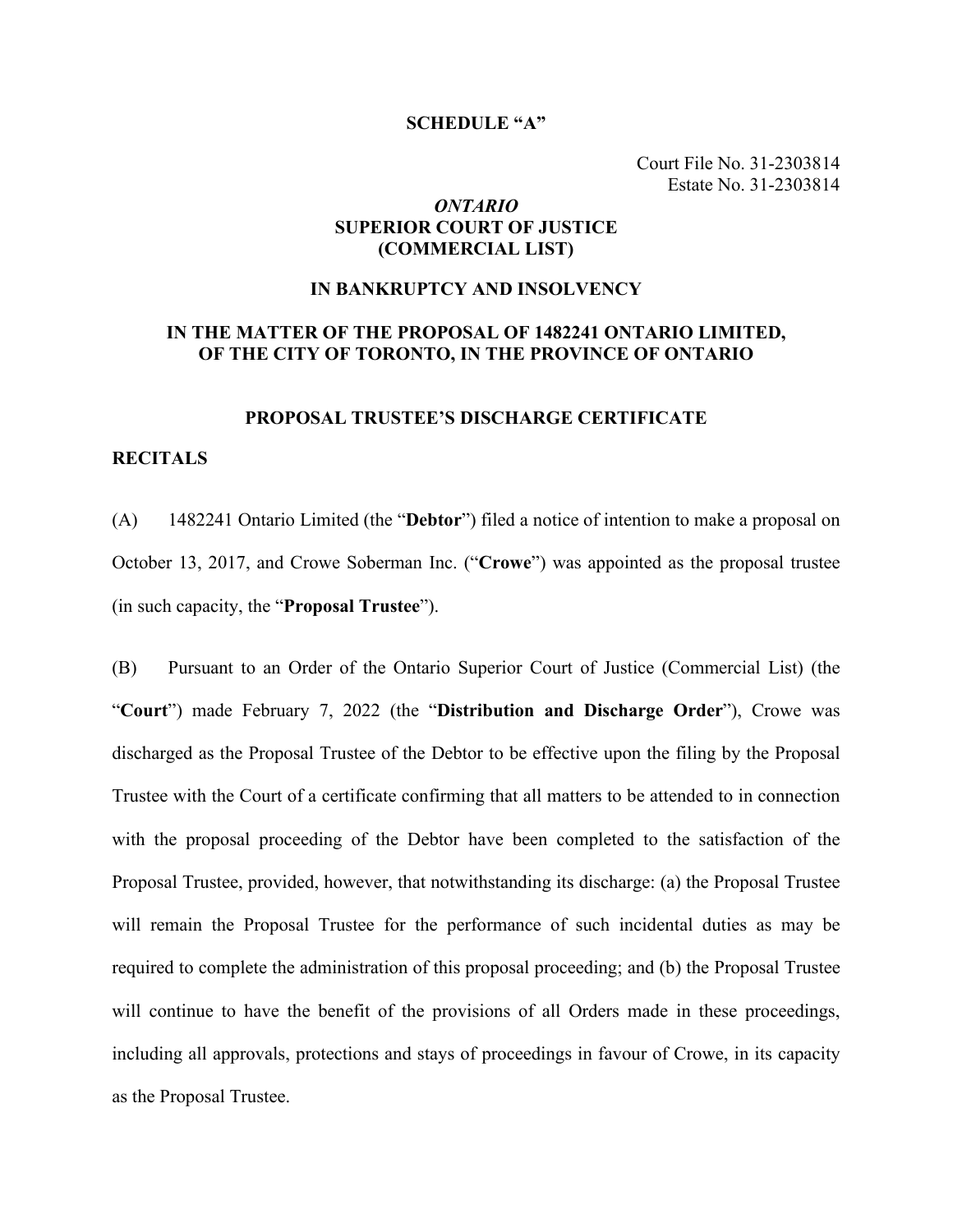(C) Unless otherwise indicated herein, terms with initial capitals have the meanings set out in the Distribution and Discharge Order.

# **THE PROPOSAL TRUSTEE CERTIFIES** the following:

1. all matters to be attended to in connection with the proposal proceedings of the Debtor have been completed to the satisfaction of the Proposal Trustee; and

2. this Certificate was filed by the Proposal Trustee with the Court on the  $\qquad$  day of

 $\overline{\phantom{1.5}}$ , 2022.

**Crowe Soberman Inc.** solely in its capacity as the proposal trustee of the Debtor, and not in its personal capacity

Per:

Name:

Title: